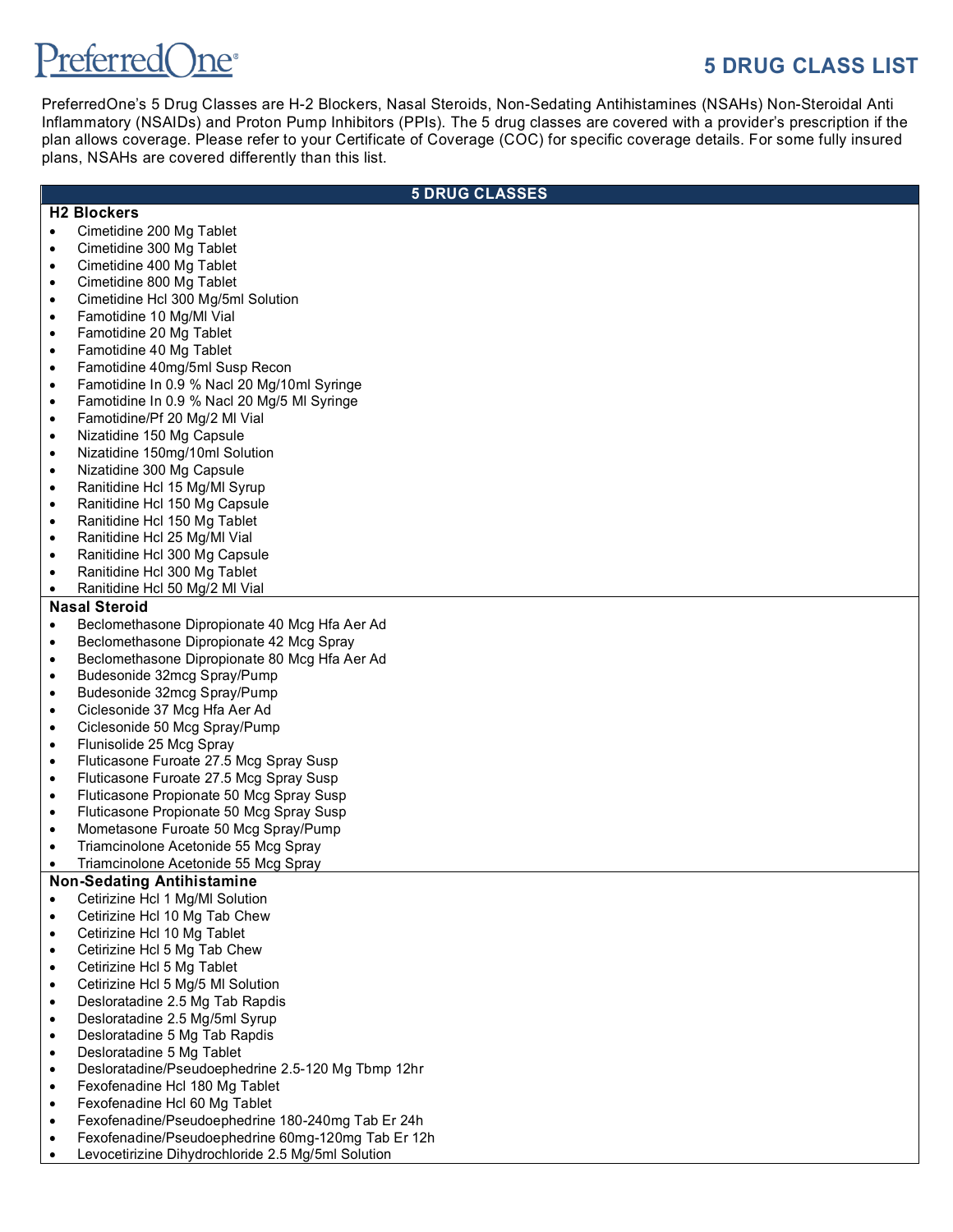#### **5 DRUG CLASSES**

#### **Non-Sedating Antihistamine cont'd**

- Levocetirizine Dihydrochloride 5 Mg Tablet
- Loratadine 10 Mg Tab Rapdis
- Loratadine 10 Mg Tablet
- Loratadine/Pseudoephedrine 5 Mg-120mg Tab Er 12h

# **Non-Steroidal Anti-Inflammatory Drugs**

- Diclofenac Potassium 50 Mg Tablet
- Diclofenac Sodium 100 Mg Tab Er 24h
- Diclofenac Sodium 25 Mg Tablet Dr
- Diclofenac Sodium 50 Mg Tablet Dr
- Diclofenac Sodium 75 Mg Tablet Dr
- Etodolac 200 Mg Capsule
- Etodolac 300 Mg Capsule
- Etodolac 400 Mg Tab Er 24h
- Etodolac 400 Mg Tablet
- Etodolac 500 Mg Tab Er 24h
- Etodolac 500 Mg Tablet
- Etodolac 600 Mg Tab Er 24h
- Fenoprofen Calcium 200 Mg Capsule
- Fenoprofen Calcium 400 Mg Capsule
- Fenoprofen Calcium 600 Mg Tablet
- Ibuprofen 100 Mg/5ml Oral Susp
- Ibuprofen 400 Mg Tablet
- Ibuprofen 600 Mg Tablet
- Ibuprofen 800 Mg Tablet
- Indomethacin 25 Mg Capsule
- Indomethacin 25 Mg/5 MI Oral Susp
- Indomethacin 50 Mg Capsule
- Indomethacin 75 Mg Capsule Er
- Ketorolac Tromethamine 10 Mg Tablet
- Mefenamic Acid 250 Mg Capsule
- Meloxicam 15 Mg Tablet
- Meloxicam 7.5 Mg Tablet
- Meloxicam 7.5 Mg/5ml Oral Susp
- Nabumetone 500 Mg Tablet
- Nabumetone 750 Mg Tablet
- Naproxen 125 Mg/5ml Oral Susp
- Naproxen 250 Mg Tablet
- Naproxen 375 Mg Tablet
- Naproxen 375 Mg Tablet Dr
- Naproxen 500 Mg Tablet
- Naproxen 500 Mg Tablet Dr
- Naproxen Sodium 275 Mg Tablet
- Naproxen Sodium 550 Mg Tablet
- Oxaprozin 600 Mg Tablet
- Piroxicam 10 Mg Capsule
- Piroxicam 20 Mg Capsule
- Sulindac 150 Mg Tablet
- Sulindac 200 Mg Tablet
- Tolmetin Sodium 200 Mg Tablet
- Tolmetin Sodium 400 Mg Capsule
- Tolmetin Sodium 600 Mg Tablet

#### **Proton Pump Inhibitors**

- Dexlansoprazole 30 Mg Cap Dr Bp
- Dexlansoprazole 60 Mg Cap Dr Bp
- Esomeprazole Magnesium 10 Mg Suspdr Pkt
- Esomeprazole Magnesium 2.5 Mg Suspdr Pkt
- Esomeprazole Magnesium 20 Mg Capsule Dr
- Esomeprazole Magnesium 20 Mg Suspdr Pkt
- Esomeprazole Magnesium 40 Mg Capsule Dr